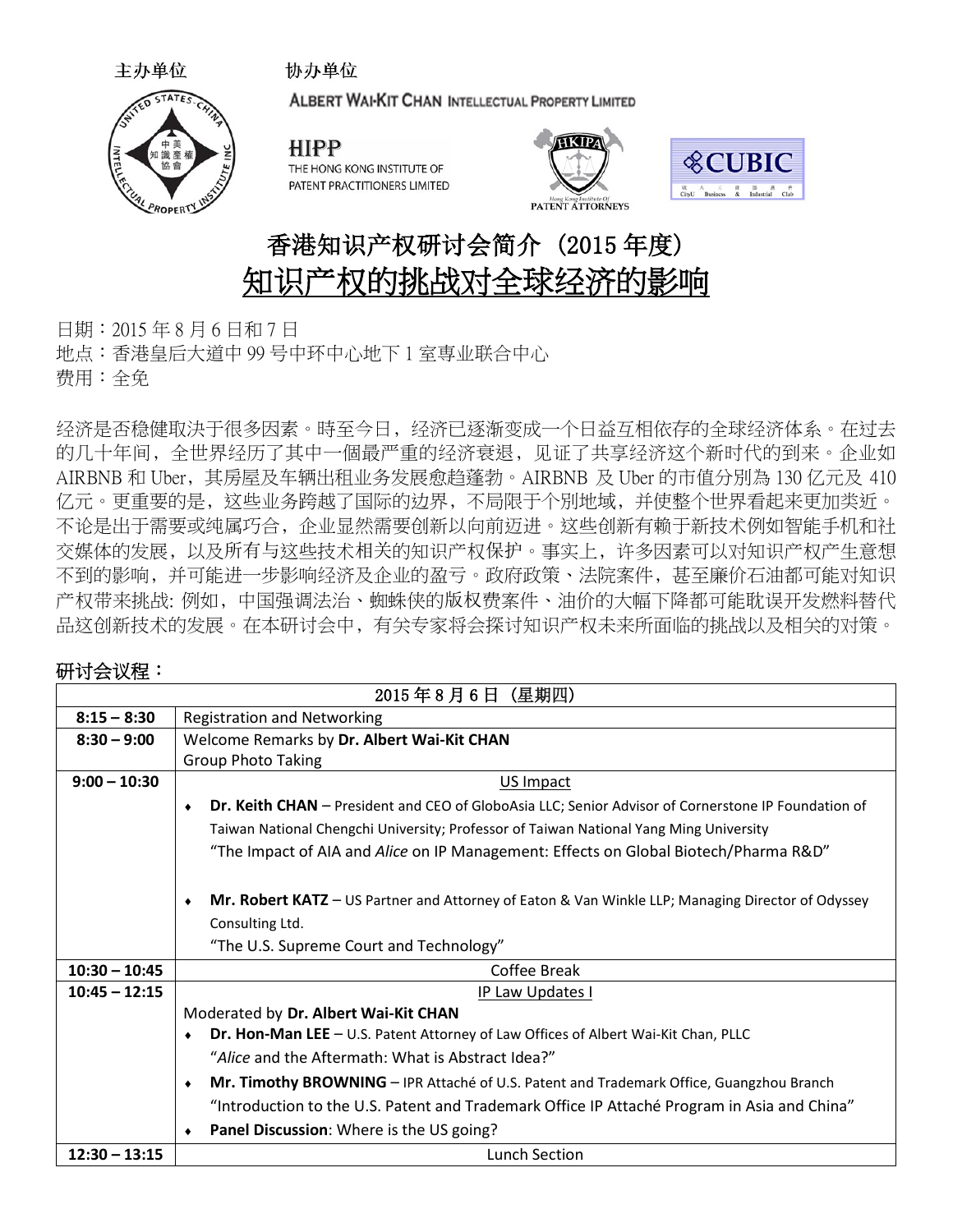|                 | IP Law Updates II                                                                               |
|-----------------|-------------------------------------------------------------------------------------------------|
| $13:15 - 14:45$ | Mr. Barry FRANK - European Patent Attorney and Swedish Patent Attorney of BRANN AB Intellectual |
|                 | Property Law Firm                                                                               |
|                 | "European Opposition Proceedings"                                                               |
|                 | 刘延喜先生 - 立方律师事务所管理合伙人<br>$\bullet$                                                               |
|                 | "近年专利法修改对其 商业运用的影响"                                                                             |
|                 | 金泳锋博士 – 暨南大学知识产权与法治研究中心副主任<br>$\bullet$                                                         |
|                 | "对中国大陆知识产权赔偿额的认知"                                                                               |
|                 |                                                                                                 |
| $14:45 - 15:00$ | Coffee Break                                                                                    |
|                 | <b>IP Management</b>                                                                            |
| $15:00 - 16:30$ | Moderated by Mr. David AI                                                                       |
|                 | Dr. Xiujuan CHEN - Vice President-Licensing & Technology Marketing<br>$\bullet$                 |
|                 | "The Challenges of IP Management and Commercialization in China"                                |
|                 | Mr. Jerry YU - CEO of Wellsey International IP Consulting Co. Ltd.<br>٠                         |
|                 | "創新的專利佈局與商業運用"                                                                                  |
|                 | 赵伯生先生 - 隆安律師事務所香港分所合夥人<br>$\bullet$                                                             |
|                 | "中港跨境專利法律服務之贏利模式探討"                                                                             |
|                 | Dr. Yuanjia HU - Assistant Professor of University of Macau<br>$\bullet$                        |
|                 | "Valuation of Pharmaceutical Patents: A Comprehensive Analytical Framework Based on             |
|                 | Technological, Commercial and Legal Factors"                                                    |
| $16:30 - 18:30$ | <b>BOOK LAUNCH</b>                                                                              |

|                | 2015年8月7日 (星期五)                                                                                        |
|----------------|--------------------------------------------------------------------------------------------------------|
| $8:30 - 9:00$  | <b>Registration and Networking</b>                                                                     |
| $9:00 - 10:15$ | <b>Technology</b>                                                                                      |
|                | Moderated by Dr. Roy Yee-Loi CHAN                                                                      |
|                | Dr. Keith CHAN - President and CEO of GloboAsia LLC; Senior Advisor of Cornerstone IP Foundation of    |
|                | Taiwan National Chengchi University; Professor of Taiwan National Yang Ming University                 |
|                | "Patent Protection of New Use/Indication and Repurposing for Established Drug Substance"               |
|                | Prof. Benjamin Y. M. YUNG - Head and Chair Professor, Department of Health Technology and<br>$\bullet$ |
|                | Informatics, Hong Kong Polytechnic University                                                          |
|                | Dr. S. C. Cesar WONG - Associate Professor, Department of Health Technology and Informatics, Hong      |
|                | Kong Polytechnic University                                                                            |
|                | Dr. Lawrence W. C. CHAN - Assistant Professor, Department of Health Technology and Informatics, Hong   |
|                | Kong Polytechnic University                                                                            |
|                | "A Big Data Analysis Platform Unveils the Gene Interactions in Cancer"                                 |
| 10:15-10:30    | Coffee Break                                                                                           |
| 10:30-12:00    | Technology                                                                                             |
|                | Dr. Waishun LO - General Partner of DL Capitals                                                        |
|                | "Second Machine Age"                                                                                   |
|                | Dr. Chishing CHAN - CEO & Scientific Director of CASCUBE Ltd                                           |
|                | "'WASPS' - A Breakthrough Animal Monitoring System for Biomedical Research"                            |